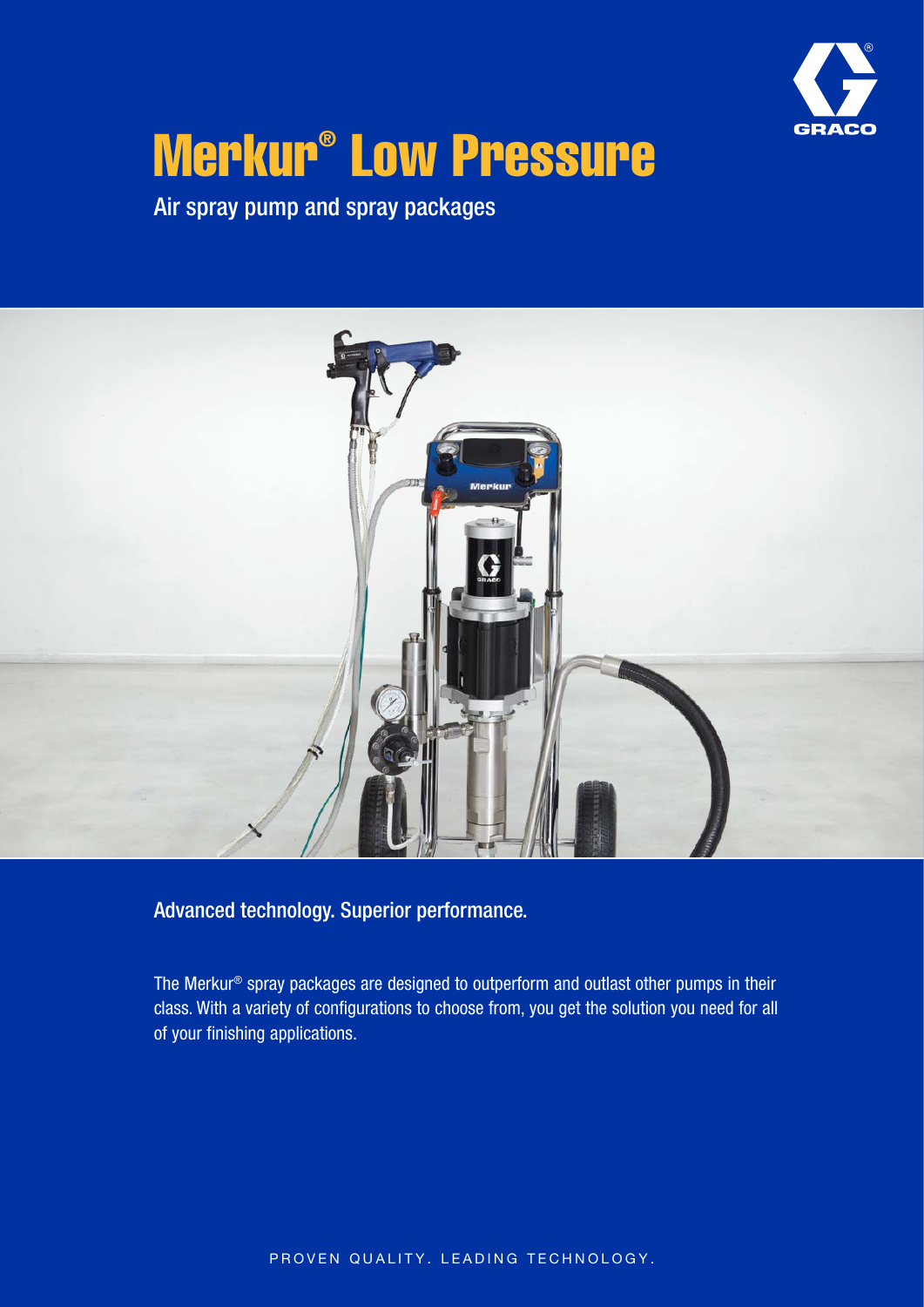### Long-lasting durability

#### Pump lower

- The easy-to-flush lower design allows for fast colour changes and reduced material waste
- The 300 series stainless steel pump construction provides long-lasting durability
- Designed for improved serviceability with fewer parts and lower cost of ownership

#### Air valve

Provides a smooth and rapid changeover

#### Quick removal coupler

Allows for easy disassembly of the pump lower from the air motor

#### Throat seal and rod enclosure

Protects pumped material and wet cup from contamination but can be easily removed to monitor and service

#### Less pulsation for better results

Merkur is designed to provide a smooth, rapid changeover for a better, more consistent finish and less user fatigue.





#### Throat Seal Liquid (TSL) level indicator

Extended wet cup for external filling and monitoring of TSL™ levels

#### Piston and displacement rod

Chromex ceramic coating allows protection for long life even with abrasive materials

#### Throat and piston packings

Self-adjusting and spring-loaded so no adjustments are needed to maintain long packing life

#### 360° inlet fitting

Makes it easy to access the pail from almost any location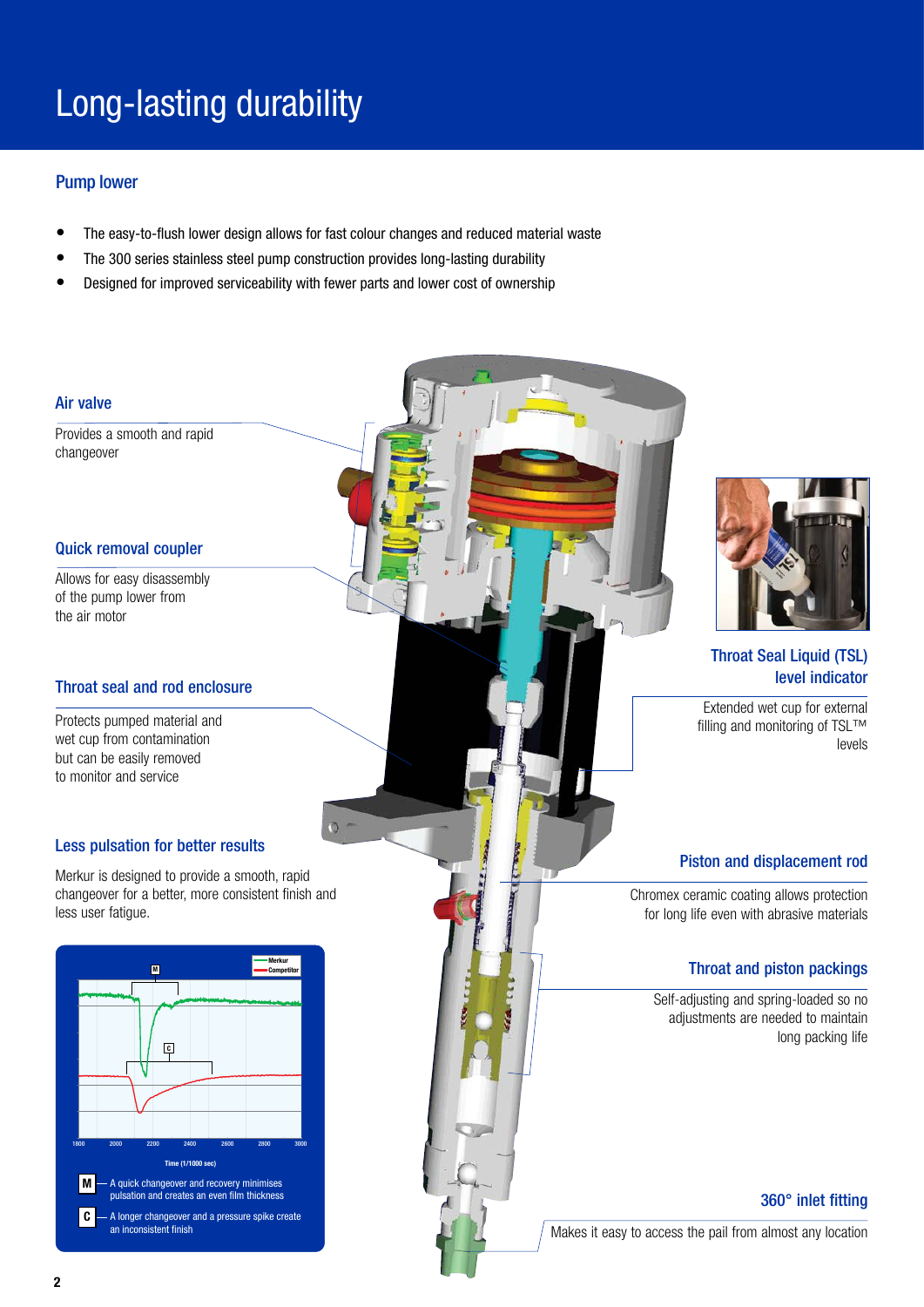### Making the right choice for your application

#### The Merkur low pressure piston pump is available in a variety of configurations including AirPro spray guns and Pro Xp air spray electrostatic guns.



#### Air motor

- The highest technology air motor on the market
- Low air consumption for increased efficiency
- The muffler provides for low operating noise levels
- External valve access allows for easy servicing and online replacement to minimize downtime

#### Operator control panel

• Air controls are located at operator height for easy setting and monitoring



#### DataTrak™

Monitor and protect your pump with our patented DataTrak which integrates local monitoring systems!

- Easy to set runaway protection, where you set the cycle rate limit
- Pump diagnostics help advise when to maintain the pump
- The resettable batch counter tracks material usage and the maintenance schedule



Suction hose Fluid regulator Filter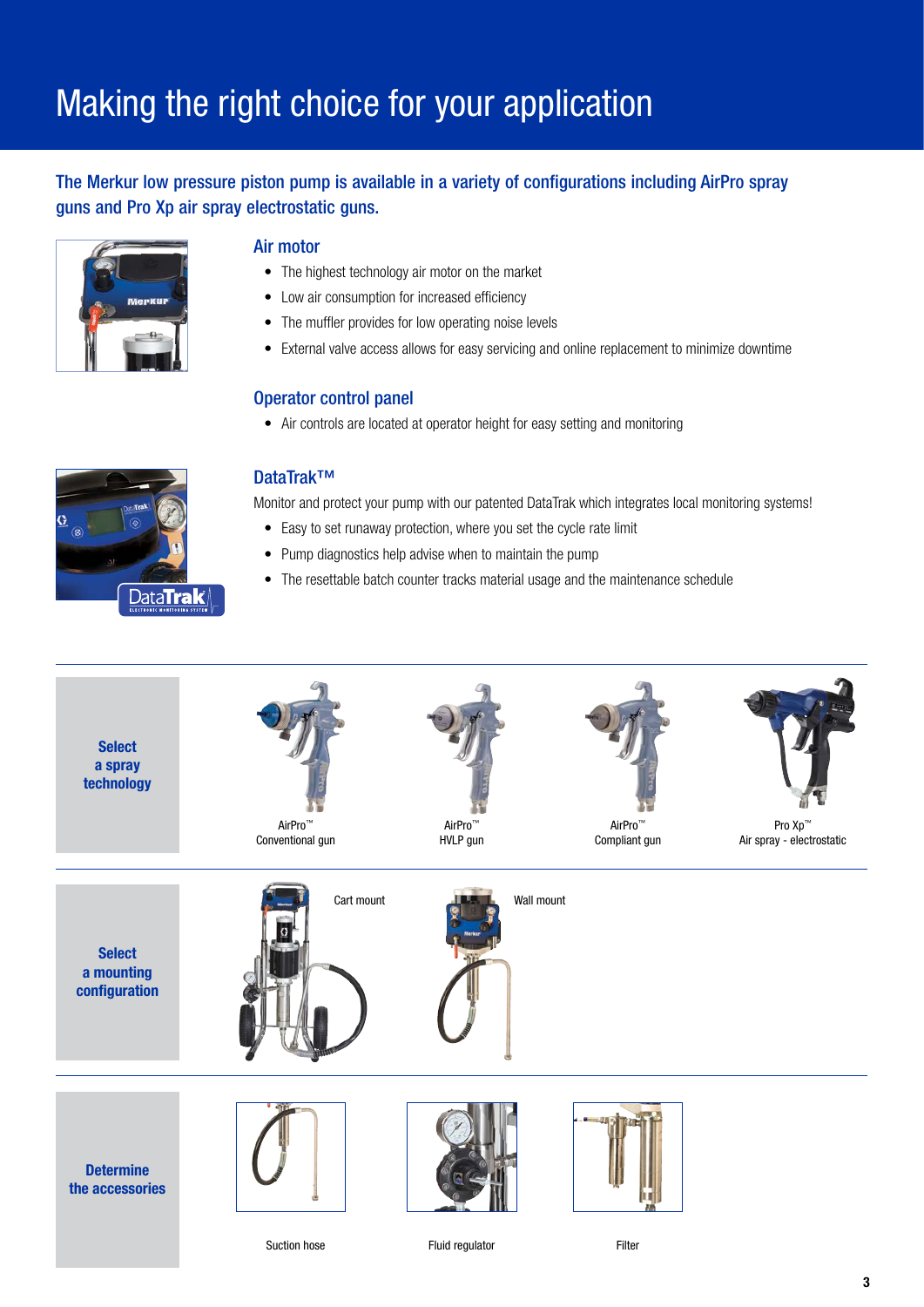### Technical Specifications

| <b>Pump ratio</b>                                     |                                     |
|-------------------------------------------------------|-------------------------------------|
| Fluid flow @ 60 cpm                                   | 7.5 lpm (2.0 gpm)                   |
| Pump volume per cycle                                 | 125 cc (4.2 oz)                     |
| Maximum fluid outlet pressure                         | 8.3 bar (120 psi)                   |
| Maximum air inlet pressure                            | 3.5 bar (50 psi)                    |
| Air motor displacement (cc per stroke)                | 200 cc                              |
| Air consumption $@7$ bar (100 psi, 0.7 MPa) $@20$ cpm | $0.08$ m <sup>3</sup> /min (3 scfm) |
| Fluid inlet size                                      | 1 $npt(m)$                          |
| Fluid outlet size                                     | $1/2$ npt $(m)$                     |
| Air inlet                                             | $3/8$ npt(f)                        |

### Instruction and parts manuals

| 3A7003 | Merkur air spray package           |
|--------|------------------------------------|
| 3A7004 | Merkur electrostatic spray package |
| 312794 | Merkur pumps                       |
| 312792 | Merkur displacement lower          |
| 312796 | Merkur air motor                   |
| 312414 | AirPro pressure feed air spray gun |
| 3A2494 | Pro Xp electrostatic air spray gun |
| 308325 | Fluid pressure regulator           |
| 307273 | Fluid filter                       |

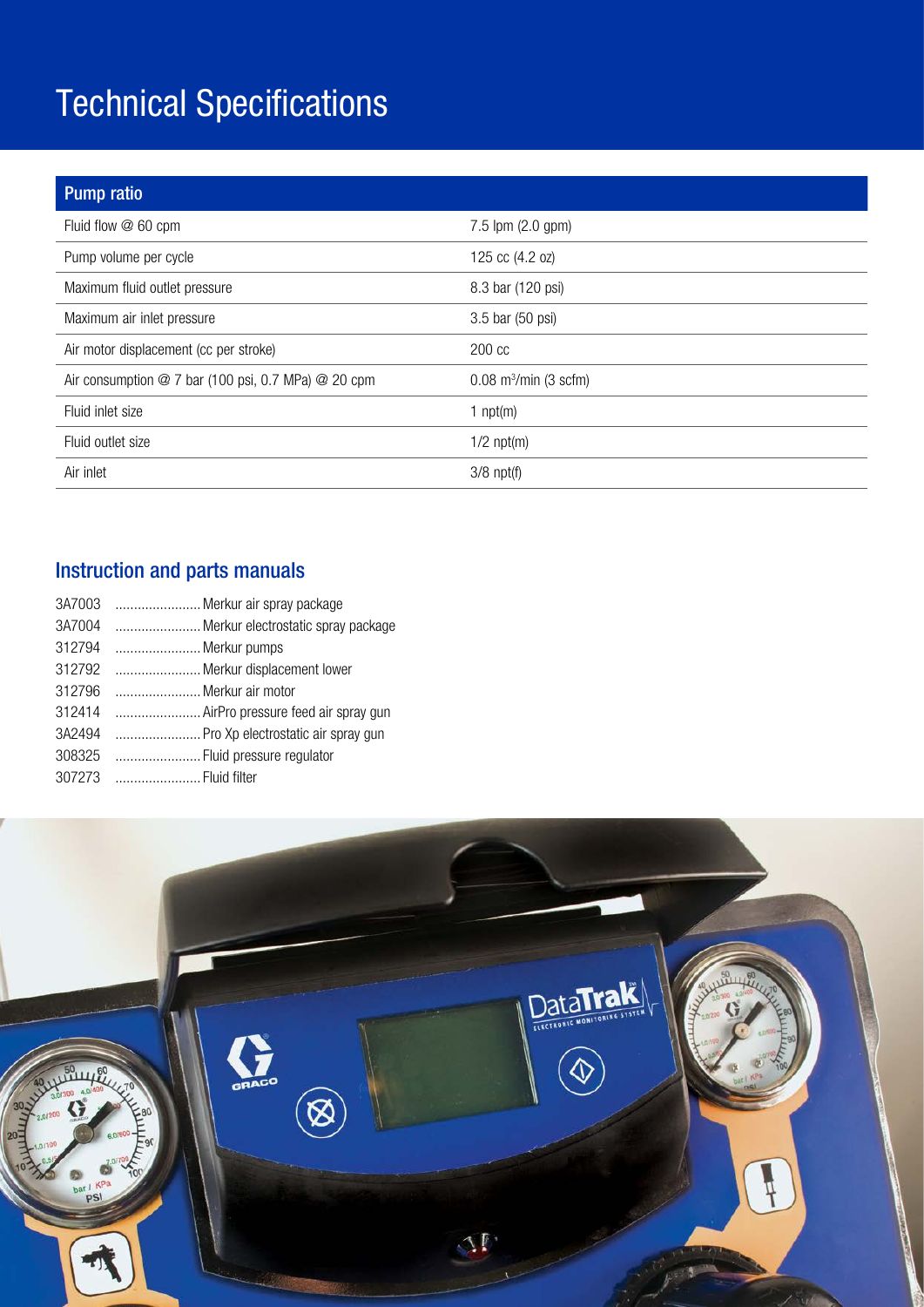## Ordering information

|          |                                  |                        |               |               |           | <b>Air controls</b> | <b>Hoses</b>                                            |                 | <b>Accessories</b> |                        |                                |
|----------|----------------------------------|------------------------|---------------|---------------|-----------|---------------------|---------------------------------------------------------|-----------------|--------------------|------------------------|--------------------------------|
| Part no. | Applicator<br><b>Description</b> | Applicator<br>Part no. | Cart<br>mount | Wall<br>mount | Data Trak | Pump<br>and gun     | <b>Gun fluid</b><br>hose<br>7.5m (25 ft.) 7.5m (25 ft.) | Gun air<br>hose | Siphon<br>kit      | <b>Fluid</b><br>filter | Fluid<br>regulator<br>(241976) |
| G03C01   | None                             |                        | $\bullet$     |               |           | $\bullet$           |                                                         |                 | $\bullet$          |                        |                                |
| G03C02   | None                             |                        | $\bullet$     |               | $\bullet$ | $\bullet$           |                                                         |                 | $\bullet$          | $\bullet$              |                                |
| G03C03   | None                             |                        | $\bullet$     |               |           | $\bullet$           |                                                         |                 | $\bullet$          | $\bullet$              |                                |
| G03C04   | AirPro HVLP                      | 288938                 | $\bullet$     |               | $\bullet$ | $\bullet$           | $\bullet$                                               | $\bullet$       | $\bullet$          | $\bullet$              | $\bullet$                      |
| G03C05   | AirPro HVLP                      | 288938                 | $\bullet$     |               |           | $\bullet$           | $\bullet$                                               | $\bullet$       | $\bullet$          | $\bullet$              | $\bullet$                      |
| G03C06   | AirPro conventional              | 288931                 | $\bullet$     |               | $\bullet$ | $\bullet$           | $\bullet$                                               | $\bullet$       | $\bullet$          | $\bullet$              | $\bullet$                      |
| G03C07   | AirPro conventional              | 288931                 | $\bullet$     |               |           | $\bullet$           | $\bullet$                                               | $\bullet$       | $\bullet$          | $\bullet$              | $\bullet$                      |
| G03C08   | AirPro compliant                 | 288945                 | $\bullet$     |               | $\bullet$ | $\bullet$           | $\bullet$                                               | $\bullet$       | $\bullet$          | $\bullet$              | $\bullet$                      |
| G03C09   | AirPro compliant                 | 288945                 | $\bullet$     |               |           | $\bullet$           | $\bullet$                                               | $\bullet$       | $\bullet$          | $\bullet$              | $\bullet$                      |
| G03C15   | None                             |                        | $\bullet$     |               |           |                     |                                                         |                 |                    |                        |                                |
| G03W01   | None                             |                        |               | $\bullet$     |           | $\bullet$           |                                                         |                 | $\bullet$          |                        |                                |
| G03W02   | None                             |                        |               | $\bullet$     | $\bullet$ | $\bullet$           |                                                         |                 | $\bullet$          | $\bullet$              |                                |
| G03W03   | None                             |                        |               | $\bullet$     |           | $\bullet$           |                                                         |                 | $\bullet$          | $\bullet$              |                                |
| G03W04   | AirPro HVLP                      | 288938                 |               | $\bullet$     | $\bullet$ | $\bullet$           | $\bullet$                                               | $\bullet$       | $\bullet$          | $\bullet$              | $\bullet$                      |
| G03W05   | AirPro HVLP                      | 288938                 |               | $\bullet$     |           | $\bullet$           | $\bullet$                                               | $\bullet$       | $\bullet$          | $\bullet$              | $\bullet$                      |
| G03W06   | AirPro conventional              | 288931                 |               | $\bullet$     | $\bullet$ | $\bullet$           | $\bullet$                                               | $\bullet$       | $\bullet$          | $\bullet$              |                                |
| G03W07   | AirPro conventional              | 288931                 |               | $\bullet$     |           | $\bullet$           |                                                         | $\bullet$       | $\bullet$          | $\bullet$              |                                |
| G03W08   | AirPro compliant                 | 288945                 |               | $\bullet$     | $\bullet$ | $\bullet$           | $\bullet$                                               | $\bullet$       | $\bullet$          | $\bullet$              | $\bullet$                      |
| G03W09   | AirPro compliant                 | 288945                 |               | $\bullet$     |           |                     |                                                         |                 |                    |                        |                                |
| G03W15   | None                             |                        |               | $\bullet$     |           |                     |                                                         |                 |                    |                        |                                |
| G03C10   | Pro Xp 60 KV electrostatic       | L60T10                 | $\bullet$     |               | $\bullet$ | $\bullet$           | $\bullet^\star$                                         | $\bullet^\star$ | $\bullet$          | $\bullet$              | $\bullet$                      |
| G03C11   | Pro Xp 60 KV electrostatic       | L60T10                 | $\bullet$     |               |           | $\bullet$           | $\bullet^\star$                                         | $\bullet^\star$ | $\bullet$          | $\bullet$              | $\bullet$                      |
| G03C12   | Pro Xp 85 KV electrostatic       | L85T10                 | $\bullet$     |               | $\bullet$ | $\bullet$           | $\bullet^\star$                                         | $\bullet^\star$ | $\bullet$          | $\bullet$              | $\bullet$                      |
| G03C13   | Pro Xp 85 KV electrostatic       | L85T10                 | $\bullet$     |               |           | $\bullet$           | $\bullet^\star$                                         | $\bullet^\star$ | $\bullet$          | $\bullet$              | $\bullet$                      |
| G03W10   | Pro Xp 60 KV electrostatic       | L60T10                 |               | $\bullet$     | $\bullet$ | $\bullet$           | $\bullet^\star$                                         | $\bullet^\star$ | $\bullet$          | $\bullet$              | $\bullet$                      |
| G03W11   | Pro Xp 60 KV electrostatic       | L60T10                 |               | $\bullet$     |           | $\bullet$           | $\bullet^\star$                                         | $\bullet^\star$ | $\bullet$          | $\bullet$              | $\bullet$                      |
| G03W12   | Pro Xp 85 KV electrostatic       | L85T10                 |               | $\bullet$     | $\bullet$ | $\bullet$           | $\bullet^\star$                                         | $\bullet^\star$ | $\bullet$          | $\bullet$              | $\bullet$                      |
| G03W13   | Pro Xp 85 KV electrostatic       | L85T10                 |               | $\bullet$     |           | $\bullet$           | $\bullet^\star$                                         | $\bullet^\star$ | $\bullet$          | $\bullet$              | $\bullet$                      |

*\*Grounded electrostatic air and fluid hose*